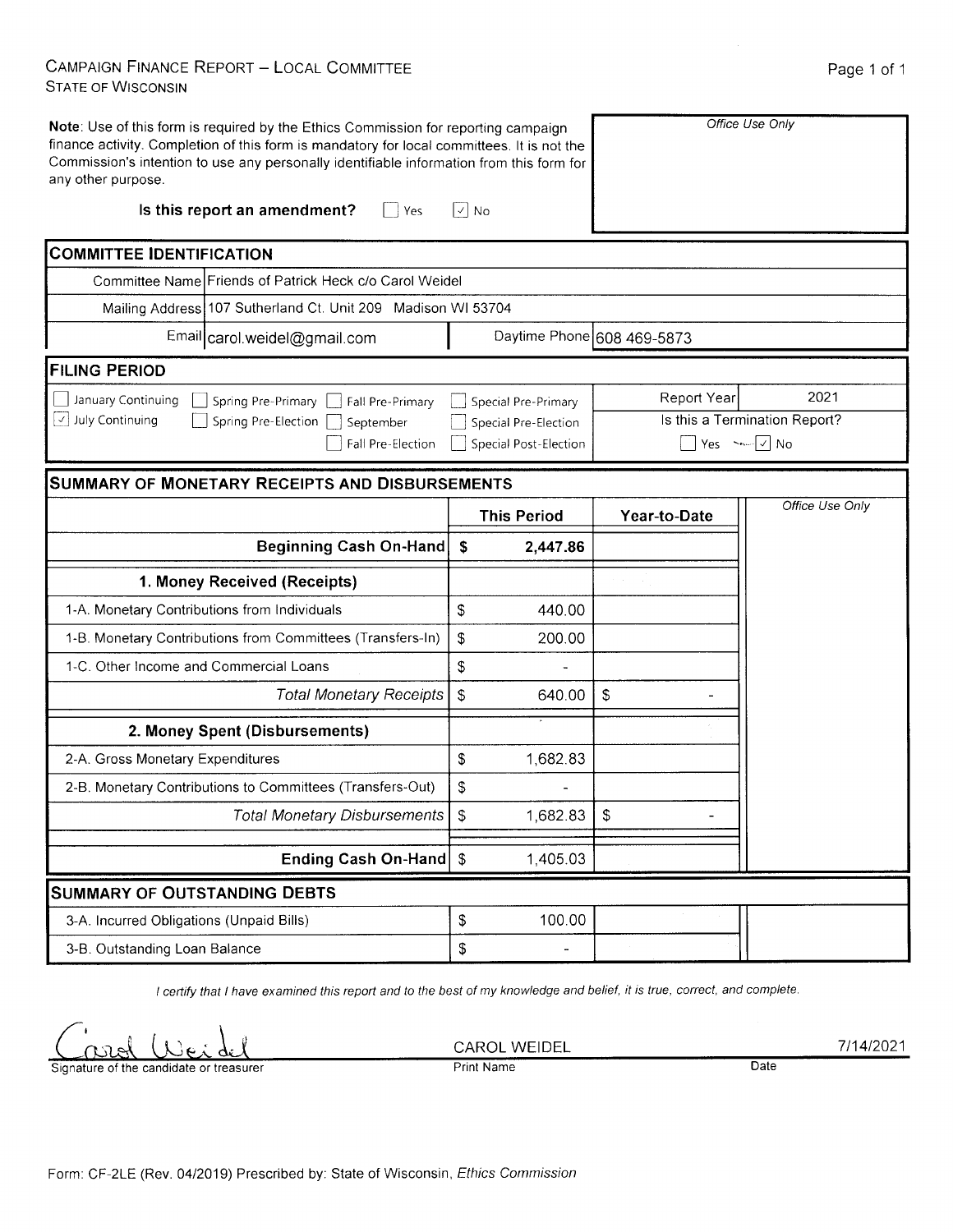| Income Schedule 1-A       | Monetary Contributions               |            |   |       | from Individuals (Including Loans from Individuals) |          | Page 1 of 1 |
|---------------------------|--------------------------------------|------------|---|-------|-----------------------------------------------------|----------|-------------|
| Name<br>Date              | Address                              | ້ອ້        | 5 | Zip   | Occupation                                          | Comments | Amount      |
| 3/23/2021 Ronald Luskin   | 615 W Main St. Apt 302               | nadison    |   | 53703 |                                                     |          | \$100.00    |
| 4/1/2021 Rick Gubbels     | 3660 Grand Ave. #930                 | Des Moines |   | 50312 |                                                     |          | \$100.00    |
| 3/23/2021 Beatrice Elvord | 302 N Baldwin St. # L                | nosipely   |   | 53703 |                                                     |          | \$40.00     |
| 3/23/2021 Dick WAGNER     | 739 Jenifer Strett                   | nosibel    |   | 53703 |                                                     |          | \$25.00     |
| 3/25/2021 Reese Fisher    | 137 N Franklin St Apt 2              | nosibsh    |   | 53703 |                                                     |          | 100.00      |
| 3/31/2021 TYLER KRUPP     | 1958 Atwood av #414                  | Madison    |   | 53704 |                                                     |          | \$50.00     |
| 4/2/2021 Gregory Reed     | 309 West Johnson Street #11: Madison |            | ξ | 53703 |                                                     |          | \$25.00     |
|                           |                                      |            |   |       |                                                     |          |             |

CAMPAIGN FINANCE REPORT - LOCAL COMMITTEE

STATE OF WISCONSIN, Ethics Commission

 $\mathcal{L}_{\text{max}}$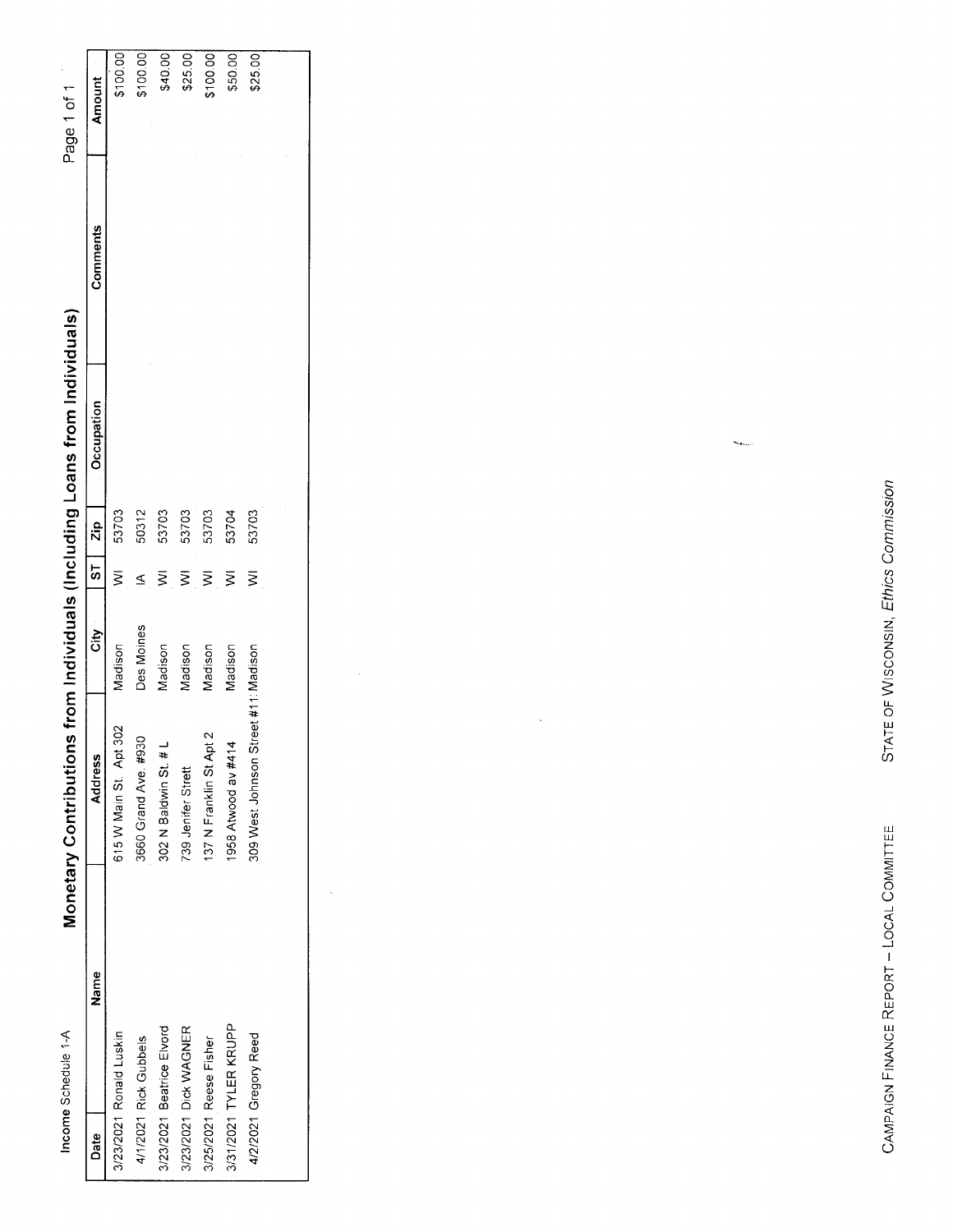| Income Schedule 1-B                         | Monetary Contributions from Committees (Transfers-In) |          |                   |       |          | $\bar{\epsilon}$<br>Page 1 of 1  |
|---------------------------------------------|-------------------------------------------------------|----------|-------------------|-------|----------|----------------------------------|
| <b>Committee Name</b>                       | Address                                               | Gity     | $5^{\circ}$       | Zip.  | Comments | <b>Amount</b>                    |
| 3/23/2021 AFSCME PEOPLE conference 500380EB | PO Box 8003                                           | Maadison | $\overline{\geq}$ | 53708 |          | 200.00<br>$\boldsymbol{\varphi}$ |
|                                             |                                                       |          |                   |       |          | $\lambda$                        |
|                                             |                                                       |          |                   |       |          |                                  |
|                                             |                                                       |          |                   |       |          |                                  |
|                                             |                                                       |          |                   |       |          |                                  |
|                                             |                                                       |          |                   |       |          |                                  |
|                                             | $\sim$                                                |          |                   |       |          |                                  |
|                                             |                                                       |          |                   |       |          |                                  |
|                                             |                                                       |          |                   |       |          |                                  |
|                                             |                                                       |          |                   |       |          |                                  |
|                                             | $\epsilon$                                            |          |                   |       |          |                                  |
|                                             |                                                       |          |                   |       |          |                                  |
|                                             |                                                       |          |                   |       |          |                                  |
|                                             |                                                       |          |                   |       |          |                                  |
|                                             |                                                       |          | <b>Secure</b>     |       |          |                                  |
|                                             |                                                       |          |                   |       | $\sim$   | $\sim$                           |
|                                             |                                                       |          |                   |       |          |                                  |
|                                             |                                                       |          |                   |       |          |                                  |
| CAMPAIGN FINANCE REPORT - LOCAL COMMITTEE   | STATE OF WISCONSIN, Ethics Commission                 |          |                   |       |          |                                  |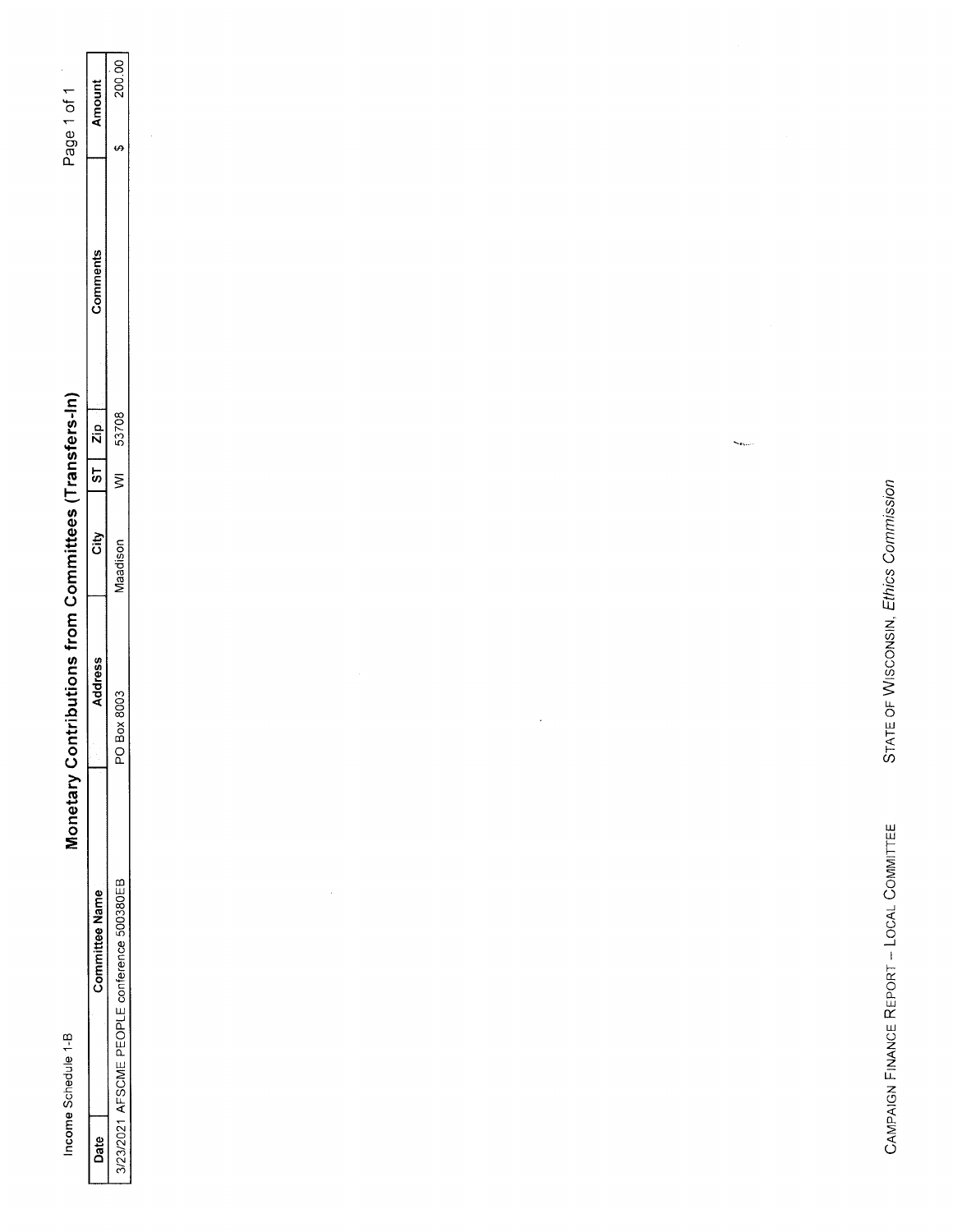| 1 |
|---|
| ſ |
|   |
|   |
|   |
|   |
|   |
|   |
|   |
|   |
|   |
|   |
|   |
|   |
|   |
|   |
|   |
|   |
|   |
|   |
|   |

**Gross Monetary Expenditures** 

Page 1 of 1

|                                 |                        | כי להתנועות המוני המוני המוני המוני המוני המוני המוני המוני המוני המוני המוני המוני המוני המוני המוני המוני המ |                          |           |                       |          | - 15 - 15 - 15 - 15 - |        |
|---------------------------------|------------------------|----------------------------------------------------------------------------------------------------------------|--------------------------|-----------|-----------------------|----------|-----------------------|--------|
| Name<br>Date                    | Address                | š                                                                                                              | $\overline{\phantom{0}}$ | Zip       | <b>Purpose</b>        | Comments |                       | Amount |
| 3/29/2021 Wells Print & Digital | PO Box 1744            | Madison                                                                                                        | ξ                        |           | 53701 door cards      |          |                       | 723.71 |
| 4/1/2021 Wells Print & Digital  | PO Box 1744            | Madison                                                                                                        | ξ                        |           | 53701 door cards      |          |                       | 326.73 |
| 3/23/2021 Google LLC            | 1600 Amhitheatre Pkwy  | Mountain View                                                                                                  | S                        |           | 94043 domain transfer |          |                       | 12.00  |
| 3/28/2021 Facebook              | 601 Willow Road        | Menio Park                                                                                                     | న్                       |           | 95025 advertising     |          |                       | 50.00  |
| 3/31/2021 Facebook              | 602 Willow Road        | Menio Park                                                                                                     | Ś                        |           | 95026 advertising     |          |                       | 35.05  |
| 3/30/2021 Facebook              | 602 Willow Road        | Menlo Park                                                                                                     | Ś                        |           | 95026 advertising     |          |                       | 50.00  |
| 4/1/2021 Facebook               | 602 Willow Road        | Menio Park                                                                                                     | S                        |           | 95026 advertising     |          |                       | 50.00  |
| 4/2/2021 Facebook               | 602 Willow Road        | Menlo Park                                                                                                     | S                        |           | 95026 advertising     |          |                       | 75.00  |
| 4/4/2021 Facebook               | 1602 Willow Road       | Menio Park                                                                                                     | S                        |           | 95026 advertising     |          |                       | 50.85  |
| 4/19/2021 Norm Littlejohn       | $2209$ Cypress Way #16 | Madison                                                                                                        | ξ                        |           | 53713 graphicdesign   |          |                       | 300.00 |
| 06/30/21 ActBlue                | PO Box 441146          | Somerville                                                                                                     | ⋚                        | 02144 ACT |                       |          |                       | 9.49   |
|                                 |                        |                                                                                                                |                          |           |                       |          |                       |        |

STATE OF WISCONSIN, Ethics Commission

 $\zeta_{\rm{max}}$